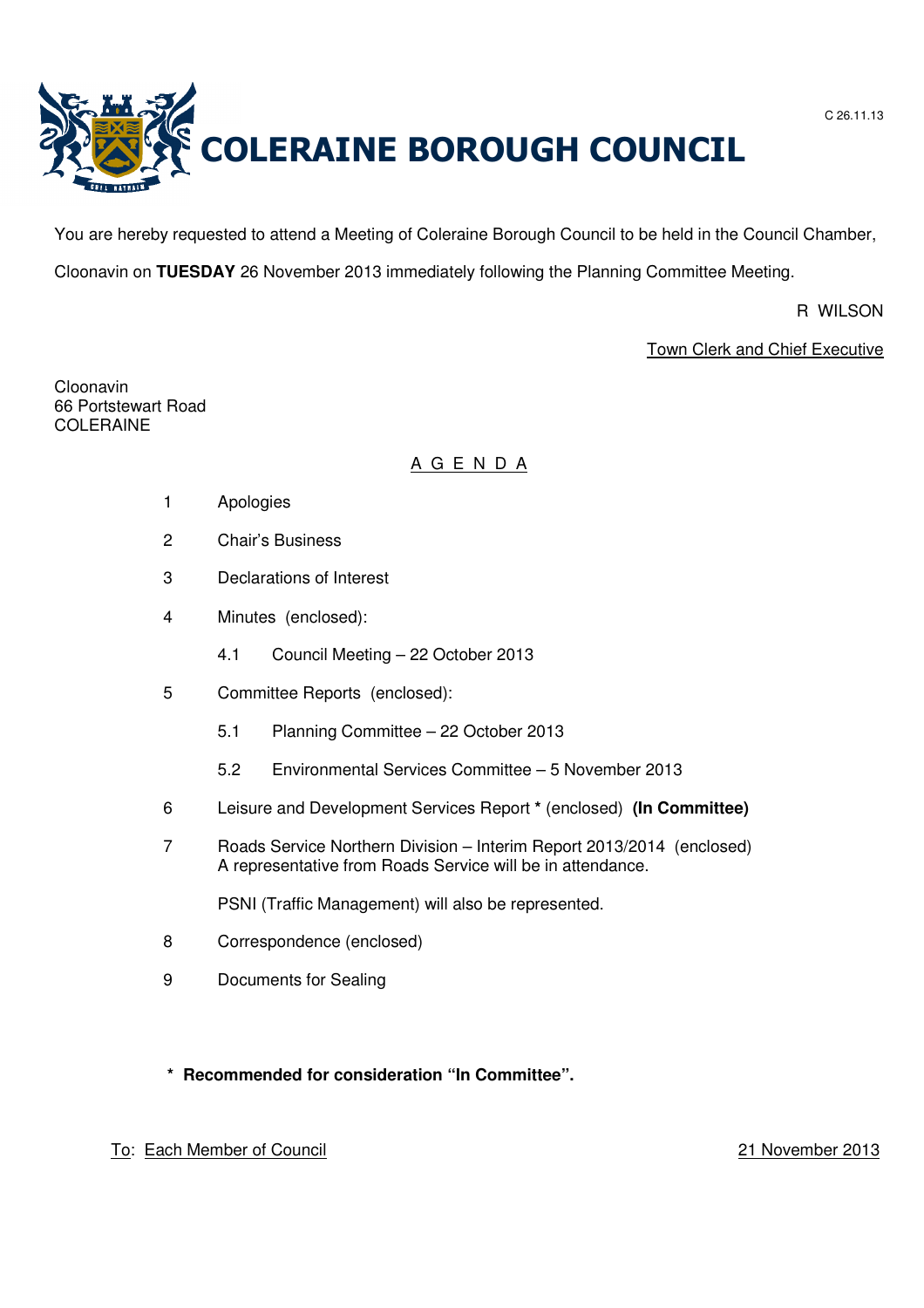| <b>Meeting</b> | <b>Council</b>                                                                                                                                                                                                         |
|----------------|------------------------------------------------------------------------------------------------------------------------------------------------------------------------------------------------------------------------|
| Date and Time  | 22 October 2013 at 7.10pm                                                                                                                                                                                              |
| Location       | Council Chamber, Cloonavin                                                                                                                                                                                             |
| <b>Chair</b>   | The Mayor, Councillor D Harding                                                                                                                                                                                        |
| <b>Present</b> | Deputy Mayor, Councillor M Fielding                                                                                                                                                                                    |
|                | Aldermen W Creelman, M Hickey and J McClure                                                                                                                                                                            |
|                | Councillors C Alexander (Items 2.5 – 9.3), C Archibald, D Barbour,<br>Y Boyle, S Cole, G Duddy, P Fielding, B Fitzpatrick, R Holmes, W King,<br>R Loftus, W McCandless, A McQuillan (Items $6.1 - 9.3$ ) and S Quigley |
| In Attendance  | Town Clerk and Chief Executive, Corporate Director of Environmental Services,<br>Principal Administrative Officer, Head of Finance and Administration Assistant                                                        |

### **1 APOLOGIES**

Apologies were recorded for Aldermen Bradley and Hillis and Councillor McClarty.

### **2 CHAIR'S BUSINESS**

#### **2.1 Welcome**

The Mayor welcomed everyone to the Meeting. He extended a special welcome to Councillor Quigley on her first meeting and to students from the University of Ulster.

#### **2.2 5 Nines Investment**

With reference to the '5 Nines' Investment in the University of Ulster, Coleraine, Members were advised that a workshop would be held on 13 November 2013. Councillor Cole thanked the Town Clerk and Chief Executive and staff for their sterling work in securing this investment.

# **2.3 A26 Dualling**

Members welcomed the news that the Executive had now allocated resources for work to continue on the dualling of the A26.

#### **2.4 Milk Cup Tournament**

The Mayor referred to the withdrawal of sponsorship from the Milk Cup by the Dairy Council. He advised that the organisers were confident that this would not affect the 2014 Tournament and that he looked forward to hearing how the event would move forward in the future.

### **2.5 Mayor's Receptions**

It was noted that a reception would be held during November to celebrate the success of various sporting individuals and teams.

It was further noted that a reception would be held for town centre retailers on the evening of Monday 11 November 2013 to launch the business retail event 'Coleraine, Make it Yours' and Members were encouraged to show their support.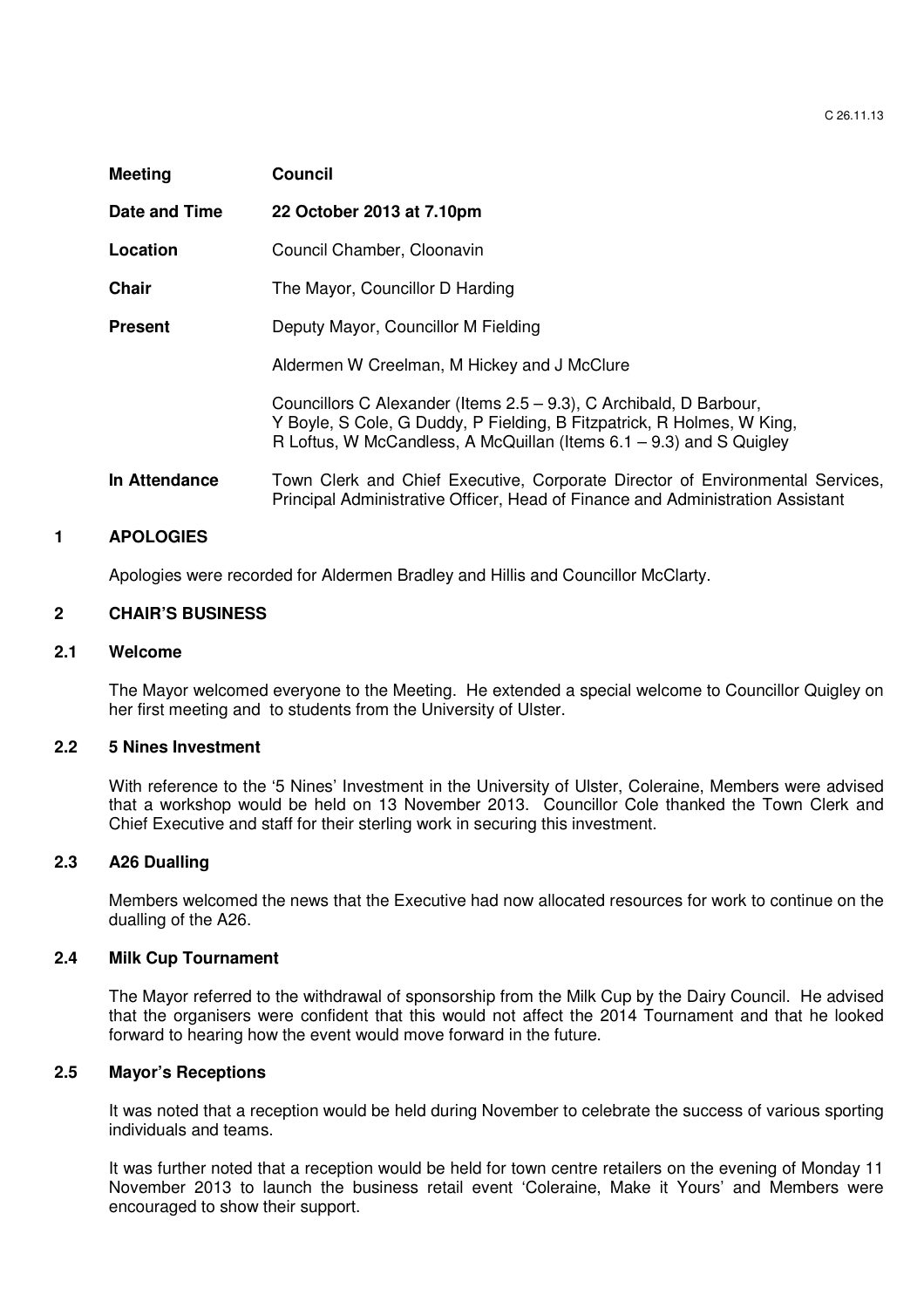## **3 'IN COMMITTEE'**

**Agreed**: On the proposal of Councillor Fitzpatrick and seconded by Alderman Hickey that confidential items be discussed 'In Committee'.

# **4 DECLARATIONS OF INTEREST**

There were no declarations of interest.

# **5 MINUTES**

 The Minutes of the Council Meeting of 24 September 2013 were confirmed and signed on the proposal of Councillor King, seconded by Councillor Fitzpatrick.

 Councillor Alexander queried why Members' names did not appear in the minutes when they raised issues. The Town Clerk and Chief Executive advised that it was a long standing custom and practice not to personalise the minutes.

**Agreed:** On the proposal of Councillor Alexander and seconded by The Deputy Mayor that Members' names be recorded in future Council and Committee minutes.

# **6 COMMITTEE REPORTS**

### **6.1 Planning Committee**

 The Chair, Alderman Creelman, moved the adoption of the Planning Committee Report; this was duly seconded by Alderman McClure and agreed.

### **6.2 Environmental Services Committee**

The Chair, Councillor Archibald, moved the adoption of the Environmental Services Committee Report; this was duly seconded by Councillor Fitzpatrick.

The Corporate Director of Environmental Services gave a brief summary of the topics contained in the Committee Report (previously supplied) and answered questions on various issues.

### **6.2.1 Dog Control Orders**

 The recommendation of the Environmental Services Committee on Dog Control Orders was fully discussed.

 **Agreed:** That Council ratify Committee's recommendation on Dog Control Orders.

### **6.2.2 Council Working Groups and Representation on External Working Groups**

Discussion ensued during which a number of Members expressed concerns about communication of information in relation to the new Committee system.

Councillor Boyle paid tribute to the Health and Wellbeing Officer, for her work and that of the Health and Wellbeing Committee on dementia training.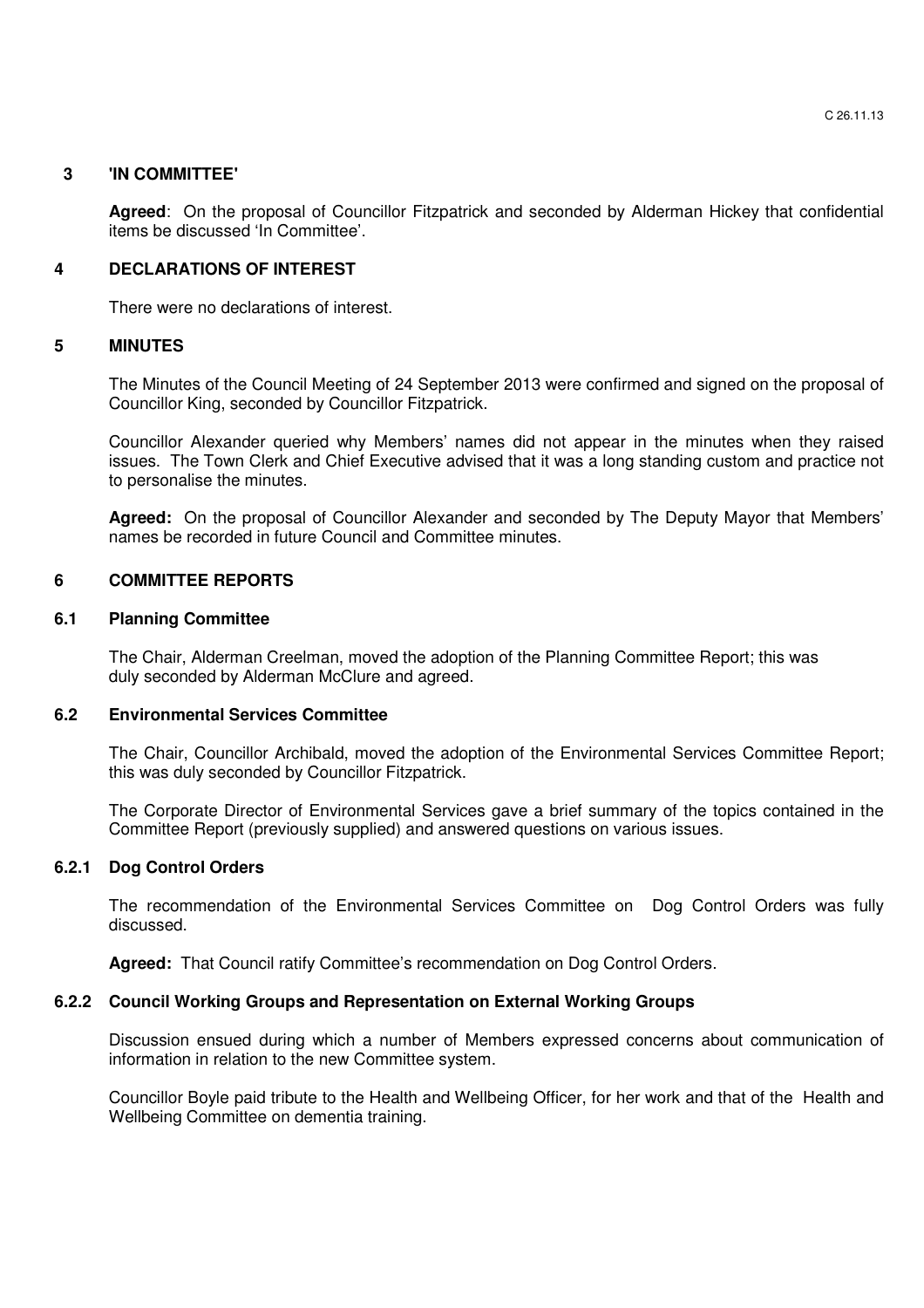## **6.3 Corporate Affairs Committee**

In the absence of the Chair and Deputy Chair, The Deputy Mayor moved the adoption of the Corporate Affairs Committee Report; this was duly seconded by Councillor Alexander.

The Chief Executive summarised the topics contained in the Report (previously supplied).

Matters arising:

# **6.3.1 Portballintrae Residents' Association Presentation**

**Agreed:** That this item be considered 'In Committee'.

### **6.3.2 Remembrance Sunday – Representation**

It was noted that the main Council ceremony for Remembrance Day would be in Coleraine on Sunday 10 November 2013 where The Mayor would be in attendance.

**Agreed:** That the following Members represent Council at ceremonies outside Coleraine:

| Portrush    |                | The Deputy Mayor            |
|-------------|----------------|-----------------------------|
| Portstewart | $\blacksquare$ | <b>Councillor Duddy</b>     |
| Kilrea      |                | <b>Councillor Cole</b>      |
| Garvagh     |                | <b>Councillor McQuillan</b> |
| Aghadowey   | $\sim$         | <b>Councillor Holmes</b>    |
| Castlerock  | $\blacksquare$ | <b>Councillor King</b>      |

The Mayor encouraged Members to join him at the ceremony in Coleraine on 10 November.

### **6.3.3 Poppy Wreaths at Coleraine War Memorial**

**Agreed:** On the proposal of Councillor Duddy and seconded by Councillor McQuillan that a permanent railing be erected around the War Memorial to enable wreaths to be secured on a permanent display.

### **7 CORRESPONDENCE**

Members noted the following correspondence (previously supplied).

- i Letter dated 25 September 2013 from the National Association of Councillors regarding Annual General Meeting and Conference;
- ii Letter dated 1 October 2013 from Northern Ireland Electricity regarding traffic disruption;
- iii Letter dated 2 October 2013 from Lisburn City Council regarding Notice of Motion;
- iv Quarterly Internal Audit Report (July September 2013);
- v Forecast of Events;
- vi Documents for Tabling;
- vii Consultation Documents.

### **7.1 Northern Ireland Electricity Cable Works**

Councillor King referred to underground cable works by the NIE and the resultant road disruption in the general Macosquin area. The Town Clerk and Chief Executive would investigate the matter and arrange for NIE representatives to meet with Bann DEA Councillors.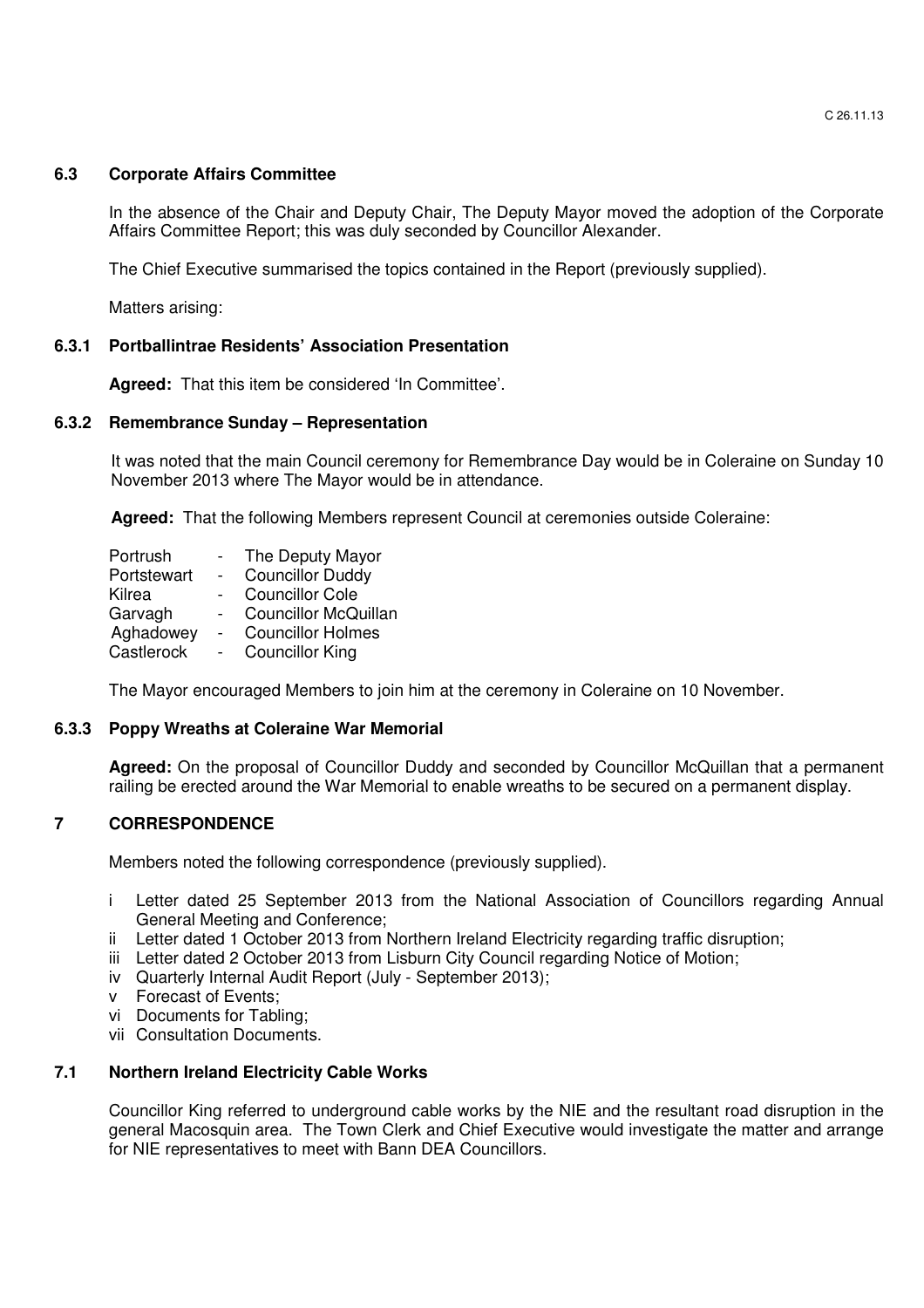# **7.2 Quarterly Internal Audit Report (July - September 2013)**

At the request of Councillor Holmes, the Head of Finance clarified a number of issues in relation to the Audit Report.

The Mayor paid tribute to the Internal Audit and Risk Manager on her excellent work.

# **8 DOCUMENTS FOR SEALING**

Resolved:

That the following documents be sealed:

| <b>Cemetery Titles</b> | Grant of Right of Burial - Deeds Register Nos. |
|------------------------|------------------------------------------------|
|                        | $4054 - 4061$ inclusive                        |

Agherton 3<br>Ballywillan 2 Ballywillan 2<br>Coleraine 2 Coleraine 2<br>Kilrea 0 e di secondo all'anno 1992. Il secondo un'anno 1992 all'altre di secondo di Santa College di Santa Co Portstewart 1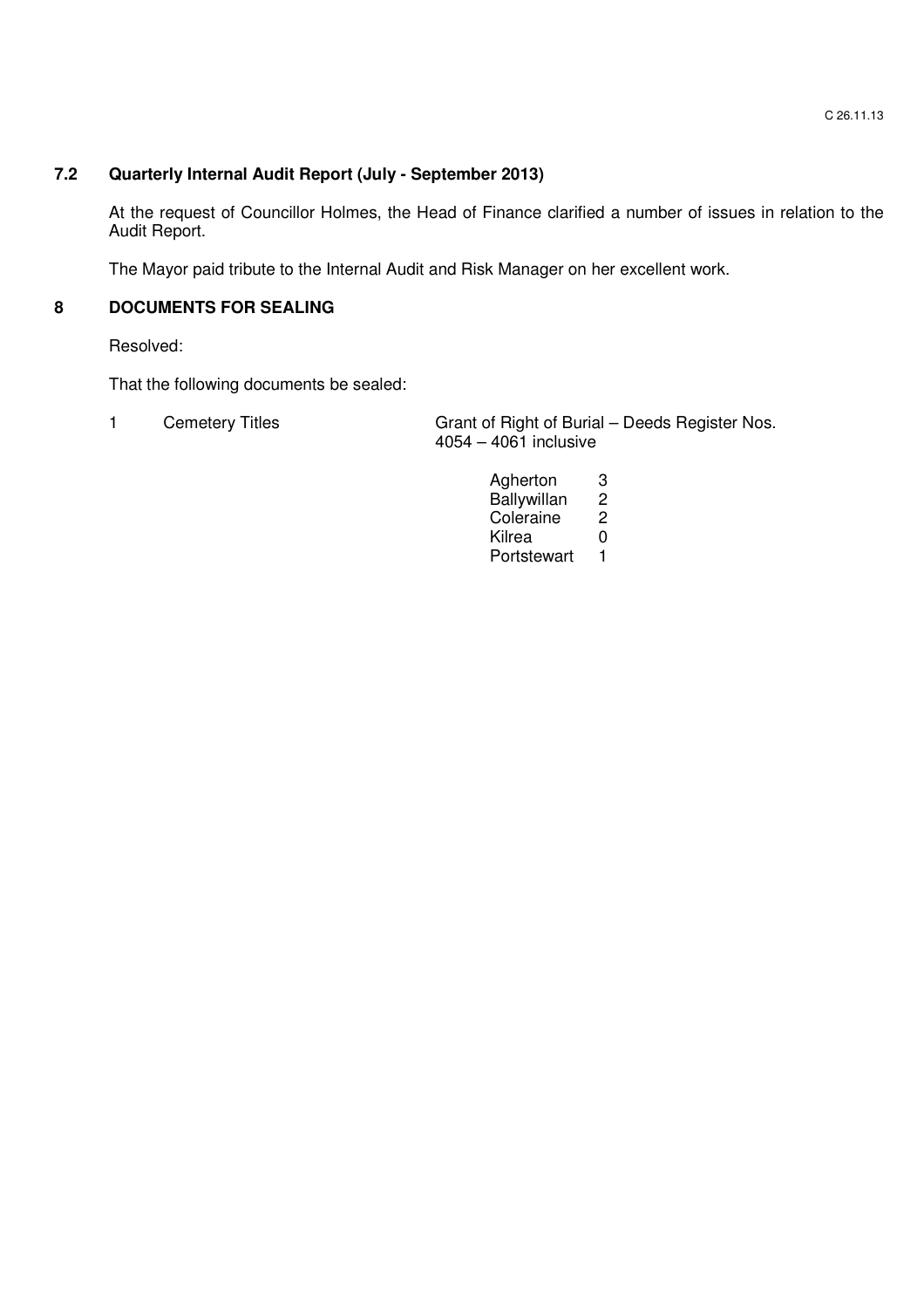| <b>Meeting</b> | <b>Planning Committee</b>                                                                                                                               |  |
|----------------|---------------------------------------------------------------------------------------------------------------------------------------------------------|--|
| Date and Time  | 22 October 2013 at 6.30pm                                                                                                                               |  |
| Location       | Council Chamber, Cloonavin                                                                                                                              |  |
| Chair          | Alderman W Creelman                                                                                                                                     |  |
| <b>Present</b> | The Mayor, Councillor D Harding and Deputy Mayor,<br>Councillor M Fielding                                                                              |  |
|                | Aldermen M Hickey and J McClure                                                                                                                         |  |
|                | Councillors C Alexander, C Archibald, Y Boyle,<br>S Cole, G Duddy, P Fielding, B Fitzpatrick, R Holmes,<br>W King, R Loftus, W McCandless and S Quigley |  |
| In attendance  | Mr M Wilson, Planning Service, Principal Administrative Officer<br>and Administration Assistant                                                         |  |

# **1 APOLOGIES**

Apologies were recorded for Aldermen Bradley and Hillis and Councillors McClarty and McQuillan.

## **2 CHAIR'S BUSINESS**

The Chair welcomed everyone to the Meeting and extended a special welcome to Councillor Quigley on her first meeting and also to students from the University of Ulster.

#### **3 DECLARATIONS OF INTEREST**

There were no declarations of interest.

#### **4 PLANNING CONSULTATION**

A list of nineteen applications was presented for consideration (previously supplied).

#### **4.1 Applications Deferred from Previous Meeting**

**Application D1 C/2012/0159/F** Proposed storage shed in connection with agricultural business at rear of 89A Mettican Road, Garvagh for Mr N McFarlane.

The opinion of the Planning Service was to approve.

**Agreed:** That the application be approved.

**Application D2 C/2012/0191/F** Proposed erection of a wind turbine with a 30m hub height and 30m rotor diameter with a maximum output not exceeding 250kw at 284m north of 16 Ballyagan Road, Garvagh for Aircore Ballyagan Road Ltd.

The opinion of the Planning Service was to refuse.

It was noted that this application had been withdrawn.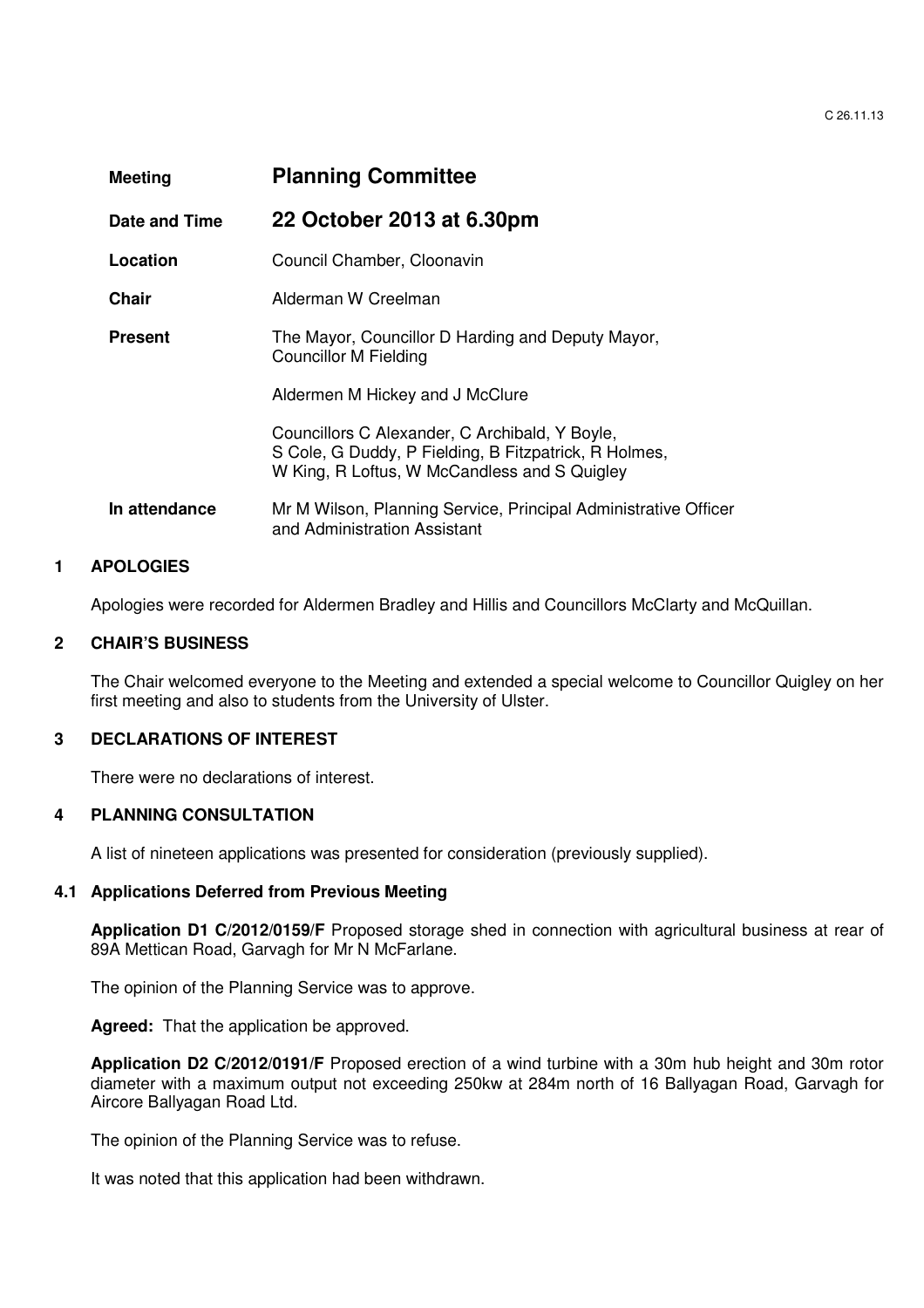**Application D3 C/2012/0381/O** Single dwelling and garage at lands west of 101 Grove Road (Chapel Lane), Craigavole, Garvagh for Mr M Bradley.

The opinion of the Planning Service was to approve.

**Agreed:** That the application be approved.

**Application D4 C/2012/0469/O** Proposed dwelling and garage on a farm adjacent to 101 Drumagarner Road, Kilrea for Mr J Quinn.

The opinion of the Planning Service was to approve.

**Agreed:** That the application be approved.

**Application D5 C/2013/0023/O** Erection of dwelling adjoining 91 Ballyrashane Road, Coleraine for Mr G Neely.

The opinion of the Planning Service was to refuse.

**Agreed:** Unanimously on the proposal of Councillor Alexander and seconded by The Mayor that Council support the applicant in the event of an appeal.

**Application D6 C/2013/0069/F** Amendment to existing approved replacement dwelling at 39 Ballymacrea Road, Portrush for Mr N Creaney.

The opinion of the Planning Service was to approve.

**Agreed:** That the application be approved.

**Application D7 C/2013/0136/F** Proposed residential scheme comprising 7 no. apartments and associated car parking, site and access works (reduction in density from 12 no. apartments approved under C/2007/0956/F) at lands at 1 and 2 and 79a and 79b Causeway Street, Portrush for C & E Developments Ltd.

The opinion of the Planning Service was to approve.

 **Agreed:** That the application be approved.

**Application D8 C/2013/0154/F** Proposed dwelling and garage for residential purposes at 85m west of 125 Carhill Road, Swatragh for Mr P McKeefry.

The opinion of the Planning Service was to approve.

**Agreed:** That the application be approved.

**Application D9 C/2013/0155/F** Amendments to previous approval to incorporate a garage on north side of dwelling and other minor changes at 4 Prospect Road, Portstewart for Mr and Mrs J Matthews.

The opinion of the Planning Service was to refuse.

The Planning Officer advised that this application would be held until a meeting took place with the applicant. Councillor Alexander sought clarification as she understood an office meeting had already taken place regarding this application and queried if the objectors would be invited to the meeting. Councillor Alexander requested that her objection to a second meeting be noted. The Planning Officer advised that he would contact Councillor Alexander directly regarding this application.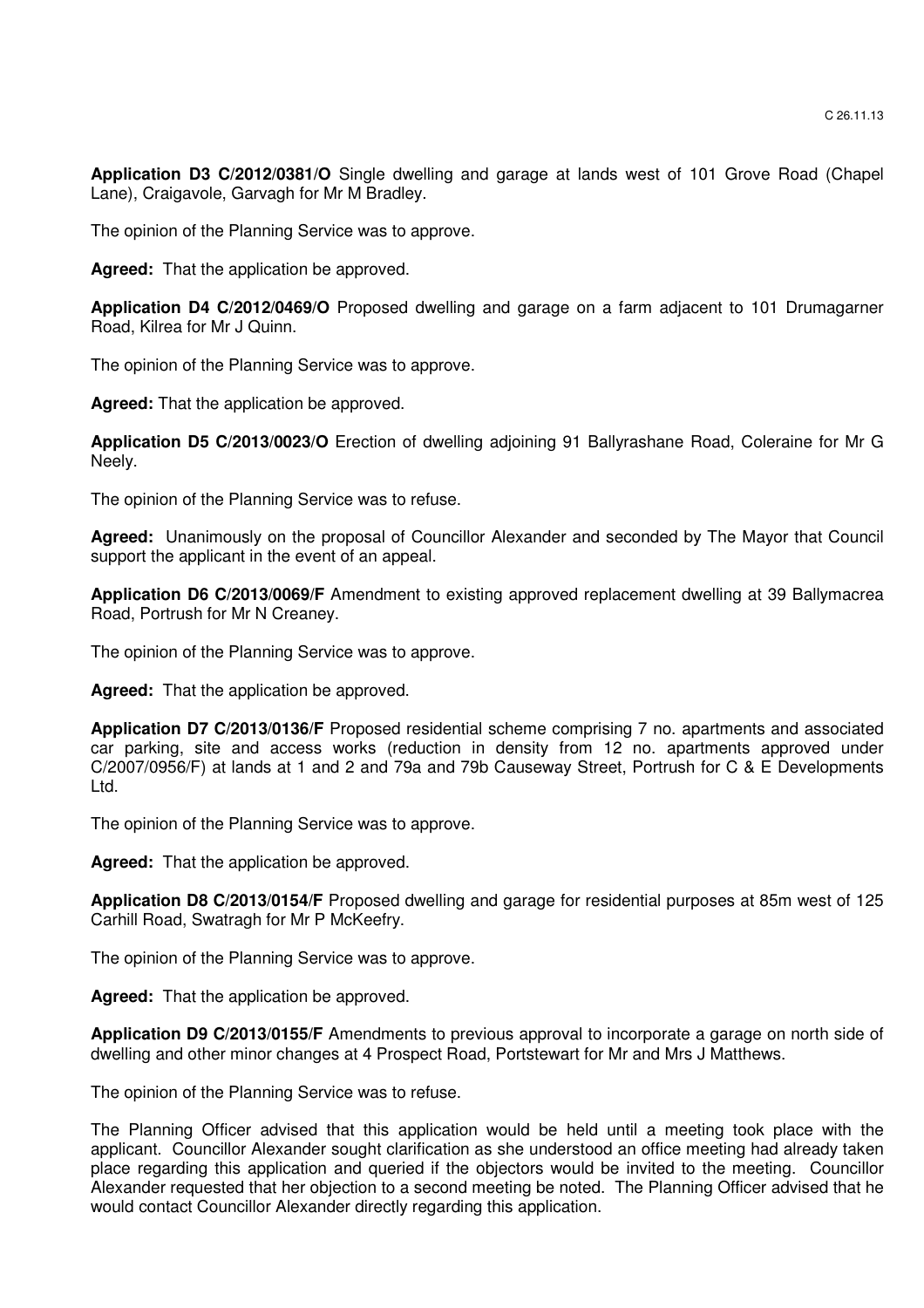**Application D10 C/2013/0186/F** Detached single storey garage at 10 Ballyleese Park, Portstewart for Mr D Kenny.

The opinion of the Planning Service was to approve.

**Agreed:** That the application be approved.

**Application D11 C/2013/0193/O** Site for farm dwelling approximately 300m north of 58 Green Road, Castlerock for Mr M Tanner.

The opinion of the Planning Service was to refuse.

**Agreed:** On the proposal of Councillor King and seconded by Councillor Duddy that the application be deferred for one month to allow for information to be submitted.

#### **4.2 New Applications**

The Planning Officer enlarged on the new applications listed on the planning schedule and the recommendations were accepted subject to the following:

**Application C/2012/0396/F** Proposed infill dwelling 20m north of 10 Ballymacrea Road, Portrush for NM Developments.

It was noted that amended plans had been received and that these would have to be considered before an opinion was brought back to Council.

**Application C/2013/0237/O** Construction of new dwelling with associated vehicular access at land to rear of 43 Strand Road, Portstewart for Mr and Mrs B Loughrey.

The opinion of the Planning Service was to refuse.

**Agreed:** On the proposal of The Deputy Mayor and seconded by Alderman Hickey that the application be deferred for one month to facilitate an office meeting on the grounds that all material planning considerations had not been assessed.

**Application C/2013/0267/F** Proposed extension to single garage to provide a single storey granny flat to side garden at 9 Dunsuivnish Park, Portstewart for Mr and Mrs D Graham.

The opinion of the Planning Service was to refuse.

**Agreed:** On the proposal of The Deputy Mayor and seconded by Alderman Hickey that the application be deferred for one month to facilitate an office meeting on the grounds that all material planning considerations had not been assessed.

**Application C/2013/0308/F** Alterations and rear extension – ground floor, first floor and attic at 7 Central Avenue, Portstewart for Mr and Mrs Gibson.

The opinion of the Planning Service was to refuse.

**Agreed:** On the proposal of The Deputy Mayor and seconded by Alderman McClure that the application be deferred for one month to facilitate an office meeting on the grounds that all material planning considerations had not been assessed.

**Application C/2013/0325/F** Utility room and downstairs WC at 2 Cloonavin Green, Coleraine for Mr Dunlop.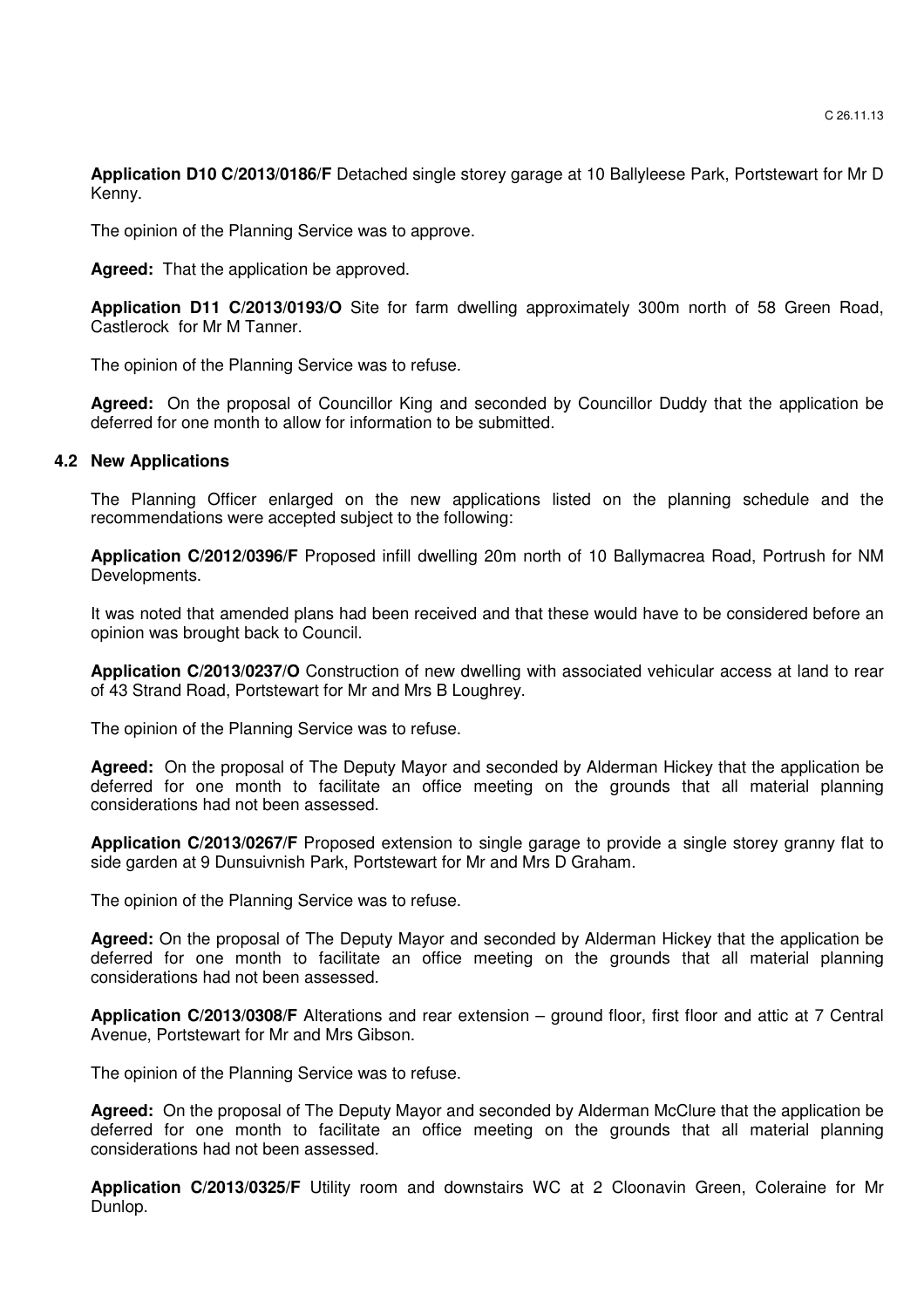The opinion of the Planning Service was to refuse.

Agreed: On the proposal of Councillor King and seconded by Alderman McClure that the application be deferred for one month to facilitate an office meeting on the grounds that all material planning considerations had not been assessed.

## **5 OFFICE MEETINGS**

It was noted that the Office Meetings would be held on Friday 15 November 2013.

### **6 NORTHERN IRELAND ENVIRONMENT AGENCY – ADVANCE NOTICE OF LISTING**

The Principal Administrative Officer advised that letters had been received from NIEA regarding Advance Notice of Listing of the following buildings:

- (i) Warehouse, Mill Street, Coleraine
- (ii) Northern Constitution, 18 Railway Road, Coleraine
- (iii) Garvagh High School, 142 Main Street, Garvagh

 **Agreed:** That site meetings be arranged for all three buildings.

### **7 CORRESPONDENCE**

The following correspondence was noted for information:-

- (i) NILGA Planning Bulletin dated 12 September 2013
- Planning Seminar 13 November 2013, Craigavon Members interested in attending were asked to contact the Principal Administrative Officer. Alderman Hickey asked to be booked on this seminar.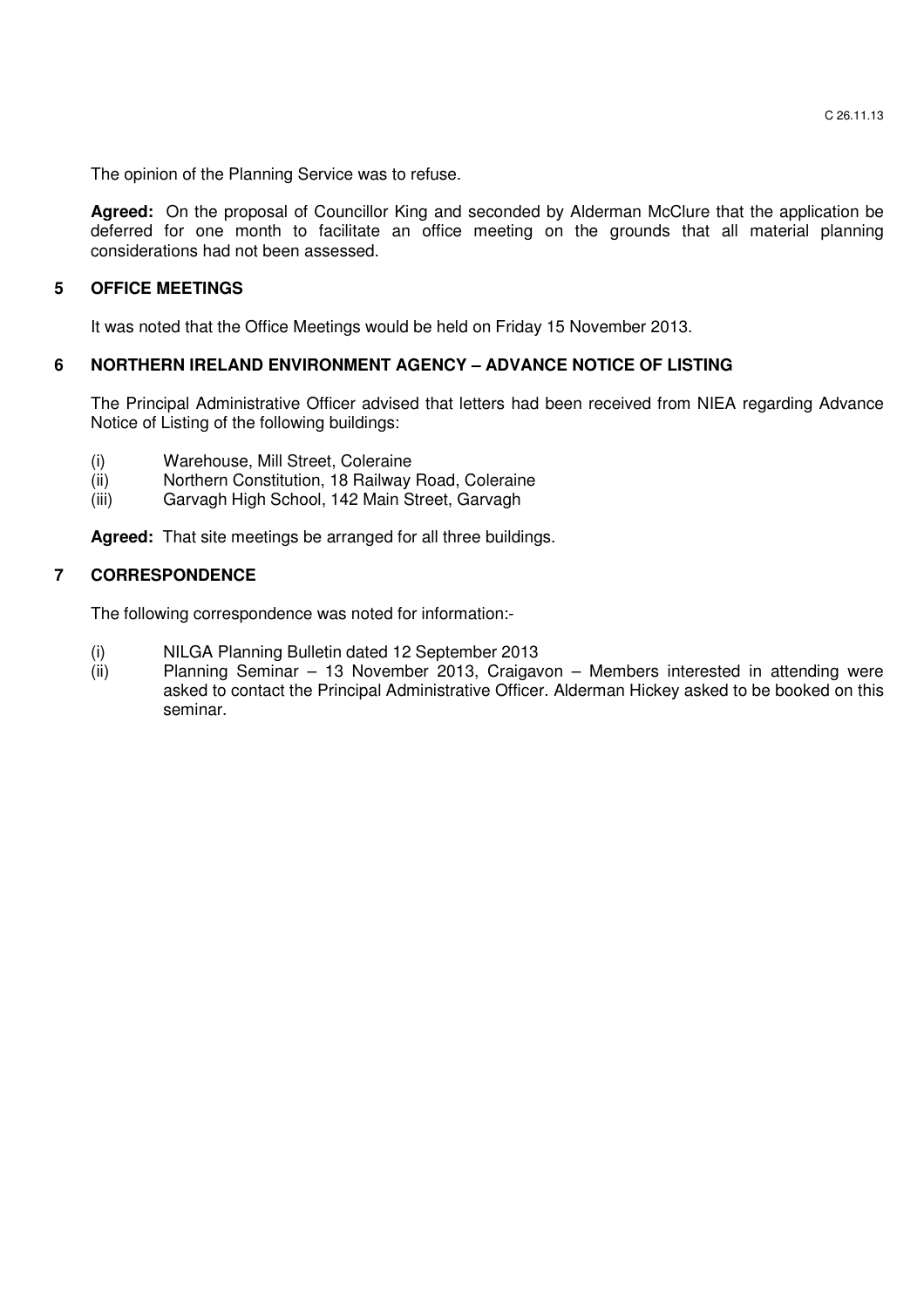| <b>Meeting</b> | <b>Environmental Services Committee</b>                                                                                                                                                                        |  |
|----------------|----------------------------------------------------------------------------------------------------------------------------------------------------------------------------------------------------------------|--|
| Date and Time  | 5 November 2013 at 6.30pm                                                                                                                                                                                      |  |
| Location       | Bann View Committee Room, Cloonavin                                                                                                                                                                            |  |
| <b>Chair</b>   | Councillor C Archibald                                                                                                                                                                                         |  |
| <b>Present</b> | Alderman M Bradley                                                                                                                                                                                             |  |
|                | Councillors S Cole, G Duddy, B Fitzpatrick, W King and R Loftus                                                                                                                                                |  |
| In Attendance  | Town Clerk and Chief Executive, Corporate Director of Environmental<br>Services, Head of Health and Built Environment, Head of Estates and<br>Facilities, Head of Operations, Business Support Assistant (CE). |  |

# **1 APOLOGY**

An apology was recorded for Councillor Holmes.

# **2 CHAIR'S BUSINESS**

### **2.1 Welcome**

The Chair welcomed everyone to the Meeting.

### **3 DECLARATIONS OF INTEREST**

No declarations of interest where stated.

### **4 REQUEST FOR PRESENTATION**

A request from Addiction NI had been received seeking the opportunity to address Members to raise awareness of a number of projects including; Believe in Youth, Relationships and Alcohol Misuse, Healthy Body, Healthy Mind and Older Focus.

**Recommended:** On the proposal of Councillor Loftus and seconded by Councillor King that the presentation by Addiction NI be presented at a meeting of Council.

### **5 ENVIRONMENTAL SERVICES REPORT**

Consideration was given to the Report of the Corporate Director of Environmental Services (previously supplied).

# **5.1 Dog Control Orders**

### **Proposed Dog Control Orders**

Following the public consultation in March/April 2013 the Dog Orders had been amended to incorporate feedback. As a result the following draft Dog Control Orders were proposed:

- i) The Fouling of Land by Dogs Order
- ii) The Dogs Exclusion Order
- iii) The Dogs on Leads Order
- iv) The Dogs on Leads by Direction Order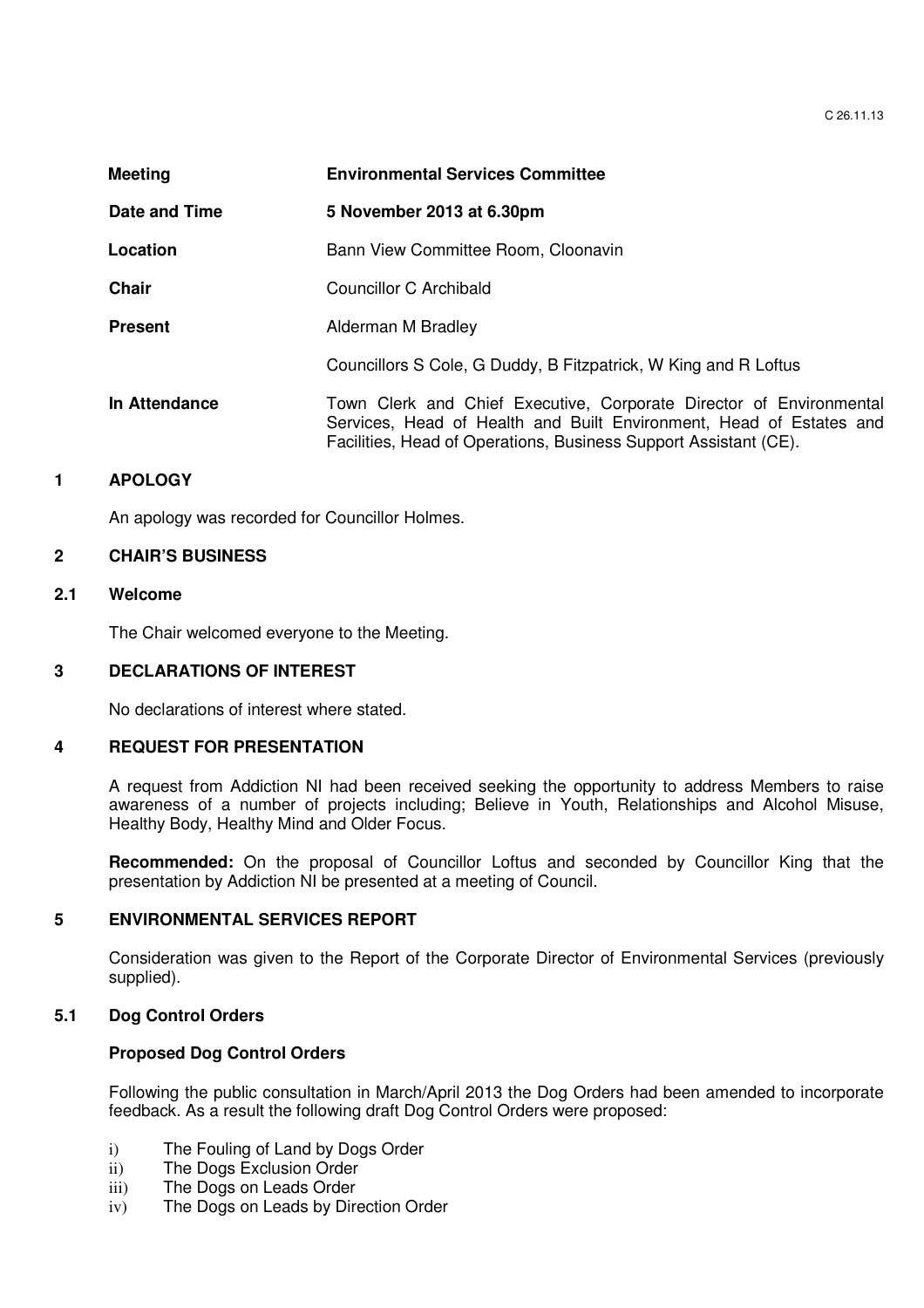Members were further advised of the necessity for the revised draft of the new Dog Control Orders to be publically advertised in local newspapers, on Council website and in public Council buildings throughout the Borough. The advertisement would invite representations from the public or other interested parties on the draft Orders for a 28 day period.

**Recommended:** That Council agree to advertise their intention to make the following Dog Control Orders:

#### i) The Fouling of Land by Dogs Coleraine Borough Council Order 2013 This Order would apply to all land in the open air to which the public were entitled or permitted to have access to within the Borough (with the exemption of DARD forestry lands).

# ii) The Dogs Exclusion Coleraine Borough Council Order 2013

 This Order would exclude dogs from play parks; managed playing fields; tennis courts; bowling greens; Ballyreagh golf course; and designated areas of other listed beaches and bathing sites from the 1 June until the 15 September annually.

# iii) The Dogs on Leads by Coleraine Borough Council Order 2013

 This Order required dogs to be kept on leads on each and every length of footway and footpath and adjacent verges and roadway; all Council owned cemeteries and burial grounds, caravan parks and designated open spaces.

### iv) The Dogs on Leads by Direction Coleraine Borough Council Order 2013

This order would enable authorised officers of the Council to require a person put a dog on a lead and would create an offence where they failed to do so.

# **5.2 Sustainable Development Statutory Duty**

Coleraine Borough Council has a statutory duty, under the Northern Ireland (Miscellaneous Provisions) Act 2006 Section 25 Sustainable Development, to deliver services and functions in order to contribute to the achievement of sustainable development in Northern Ireland.

The Northern Ireland Executive had published a guide for Public Authorities in May 2013 which outlined duties and commitments to which Council was bound to comply. A report had been drafted for Members' consideration to be submitted to the Office of the First Minister and Deputy First Minister (OFMDFM), to demonstrate that Council was making an appropriate contribution to the delivery of the strategic objectives.

**Recommended:** That Council approve the return of the draft report to OFMDFM.

### **5.3 Entertainment Licences**

# **5.3.1 Transfer of a Licence – Potters Snooker and Pool Club (Formerly Triangle Snooker Club, 76 Long Commons, Coleraine)**

An application for Transfer of an Entertainments Licence had been received from Mr W Eakin in respect of the abovementioned premises

Days and times on which it is intended to provide entertainment - Monday through to Sunday 10.30am - 11.30pm.

**Recommended:** Transfer of the Entertainment Licence subject to compliance with any recommendations of the PSNI and Council's licensing department.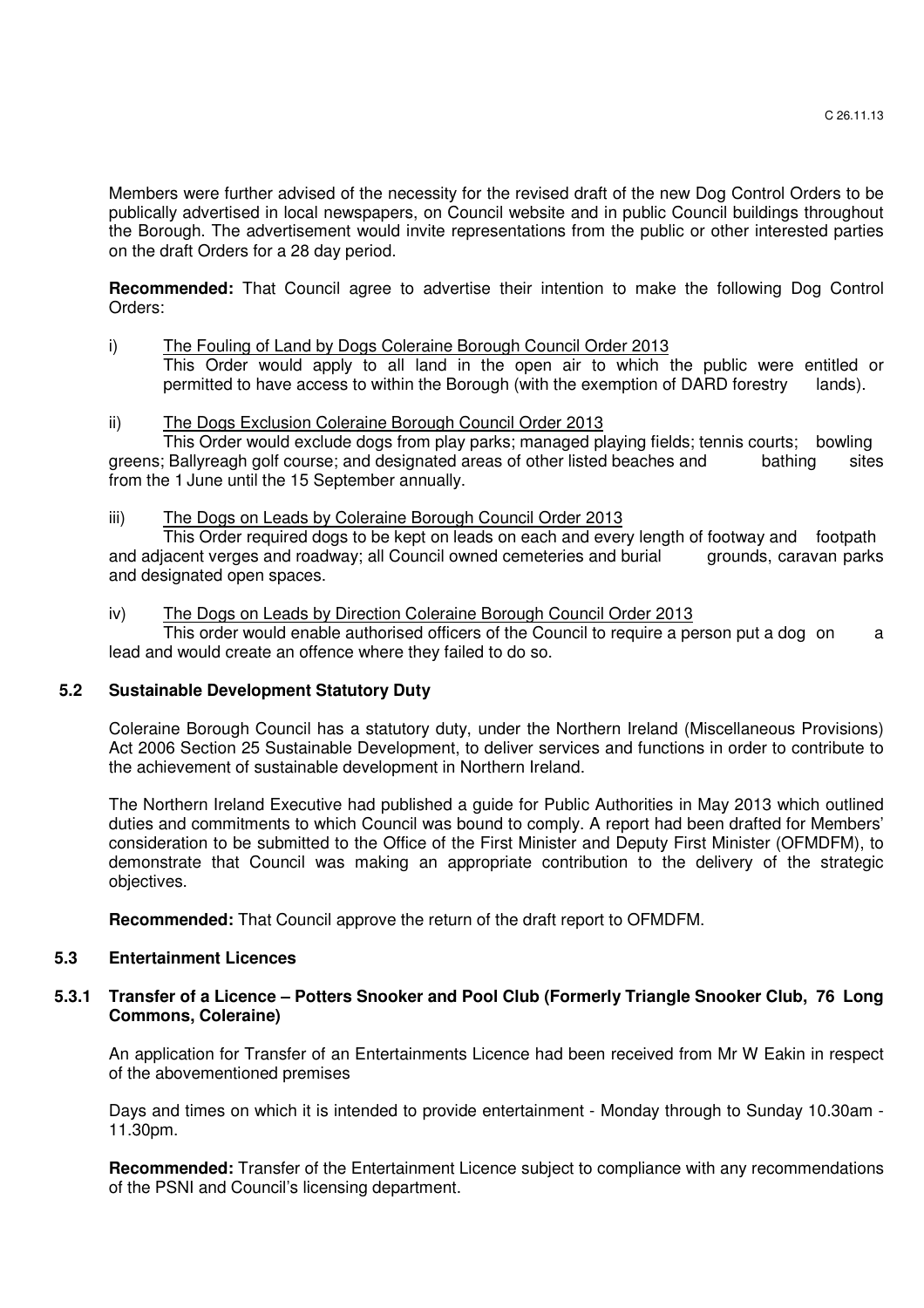## **5.3.2 Grant of an Entertainment Licence – Charley's, 34 Newbridge Road, Coleraine BT52 1TP**

An application for an Entertainment Licence had been received from Ms Lynda Coulter in respect of the above mentioned premises.

Days and times on which it is intended to provide entertainment - Monday through to Saturday 11.30am - 1.30am and Sunday 12.30pm – Midnight.

**Recommended:** Grant of the Entertainment Licence subject to compliance with any recommendations of the PSNI and Councils licensing department.

#### **5.4 Suicide Community Response**

The Northern Area Co-ordination Committee (NACC) had been set up in the Northern Health and Social Care Trust (NHSCT) area which was co-terminus with Northern Locality Commissioning Group.

This group aimed to identify and respond to suicide at a local level by monitoring suicide deaths and preventing the potential development of clusters of suicide occurring in the Northern locality. The NACC had developed a plan, reflective of international best practice, which would provide a template for action that could be implemented within any community/locality to prevent escalation.

Elected representatives and Council staff with a role in any community response were encouraged to attend a workshop to discuss and explore the pertinent issues and how they might impact on them in their respective roles.

The workshop would include the following topics:

- Monitoring of criteria for a Community Response Plan activation (CRP)
- What an activate CRP would look like
- How Council staff and Elected Members can best contribute
- Media guidelines for reporting suicide

**Recommended:** On the proposal of Councillor King and seconded by Councillor Fitzpatrick that Elected Members and key Council officials attend this workshop on Community Response Plan activation.

Further to this, Alderman Bradley requested that Local Community Groups from within the Borough who deal with this issue, be offered the opportunity to attend the workshop. The Head of Health and Built Environment would investigate.

### **5.5 Memorandum of Understanding between Building Control and Northern Ireland Fire & Rescue Service**

A Northern Ireland Fire Safety panel had been established which comprised of Building Control, Northern Ireland Fire & Rescue Service (NIFRS) and Licensing authorities. All Members had an in-depth knowledge and awareness of levels of fire safety issues pertaining to the built environment.

It was hoped that, through the application of this Memorandum of Understanding (MOU), a cohesive and joined up approach to the fire safety enforcement system in Northern Ireland would result, which would in turn enhance the life safety of all people in and around buildings throughout the province.

**Recommended:** That Members endorse and agree to sign the MOU between Coleraine Borough Council and Northern Ireland Fire & Rescue Service.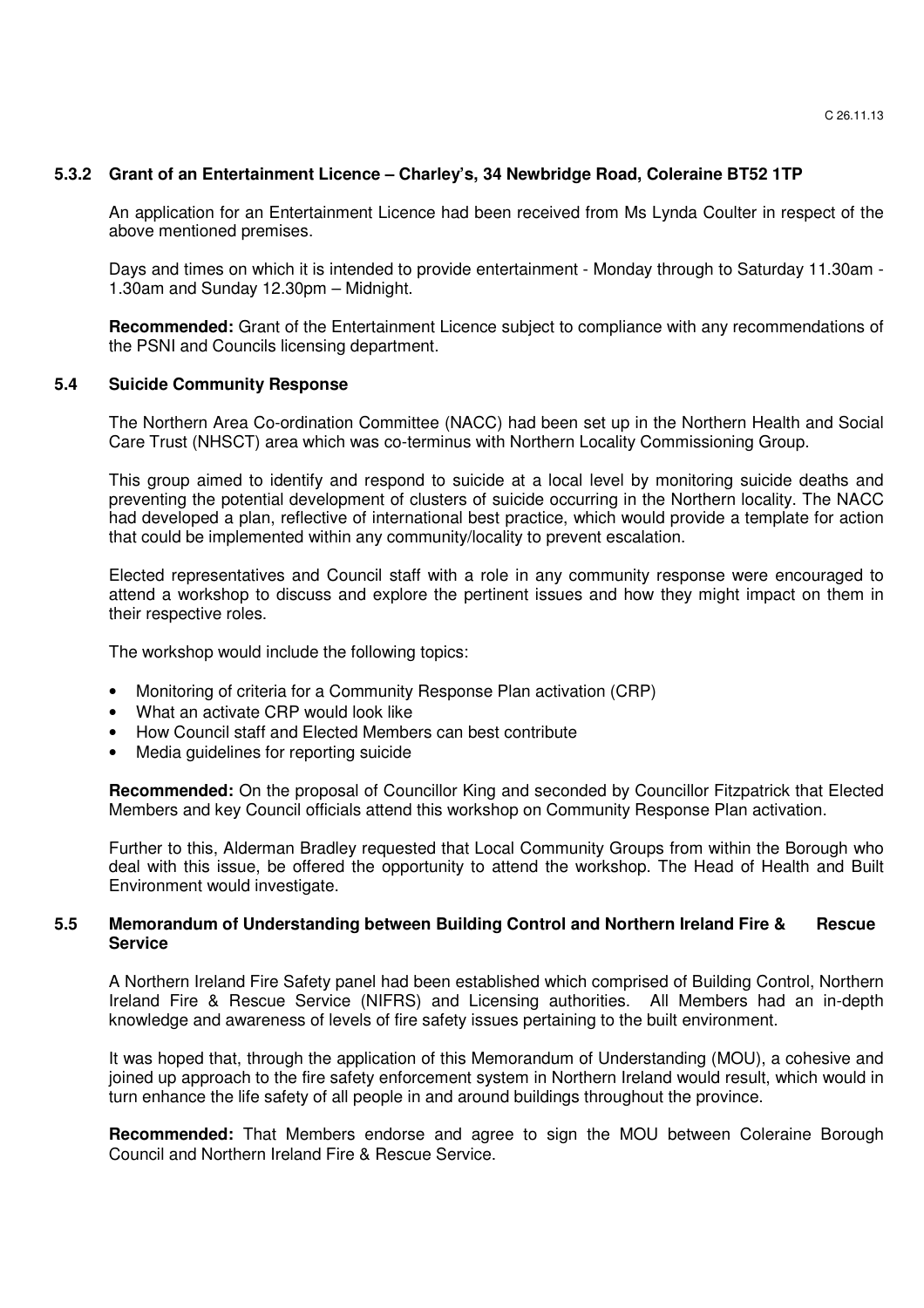# **5.6 Approval of Products of Animal Origin Establishments under EC Regulation 853/2004**

An application had been received from J T M Meat, 50 Quilly Road, Coleraine BT51 3PE to extend their meat product range to include poultry products, under the Provisions of Regulations (EC) No 853/2004 of the European Parliament.

The establishment had been inspected and there were no objections to their proposed extended product range.

**Recommended:** That the approval for this establishment be amended to cover the manufacture of poultry products.

# **5.7 Provision of New Bus Shelters – Council Guidelines**

The Head of Estates and Facilities advised that Council currently owned and maintained approximately 50 bus shelters across the Borough. Provision each year increased slightly, however there was also an on-going redundancy regime as the need for shelters was often cyclical as families in any given area grew up and moved on, leaving the shelter unused and often falling into disrepair.

 There was no guidance currently available on supply of shelters in the Borough and the provision of a new shelter currently involved at least 5 stakeholders including:

- Community;
- PSNI;
- DRD Roads Service:
- Translink; and
- Council

Draft guidelines on such provisions had now been drawn up which included the role of stakeholders listed above and key elements of these guidelines where highlighted.

 A discussion ensued on the topic with a number of Members stating that the proposed guidelines were too severe and complicated. The Corporate Director of Environmental Services advised that no new applications had been considered since the need for a set of guidelines had been established. It was further advised that a number of bus shelters were not currently in use. further advised that a number of bus shelters were not

### **Recommended**

(i) On the proposal of Councillor King and seconded by Councillor Fitzpatrick that Council officials carry out a survey to identify which bus shelters could be permanently removed.

 (ii) On the proposal of Councillor Loftus and seconded by Councillor Duddy that Council write to the Transport Minister to seek clarification on roles and responsibilities for provision of bus shelters.

 (iii) That the Chief Executive investigates with neighbouring cluster Councils what their procedure is for provision of bus shelters and that the draft guidelines be put on hold until findings from investigations could be considered.

### **5.8 The Department of Regional Development (DRD) – Roads Service Parking Restrictions**

DRD Roads Service sought Members' comments on proposals to restrict parking at a number of locations within the Borough as follows: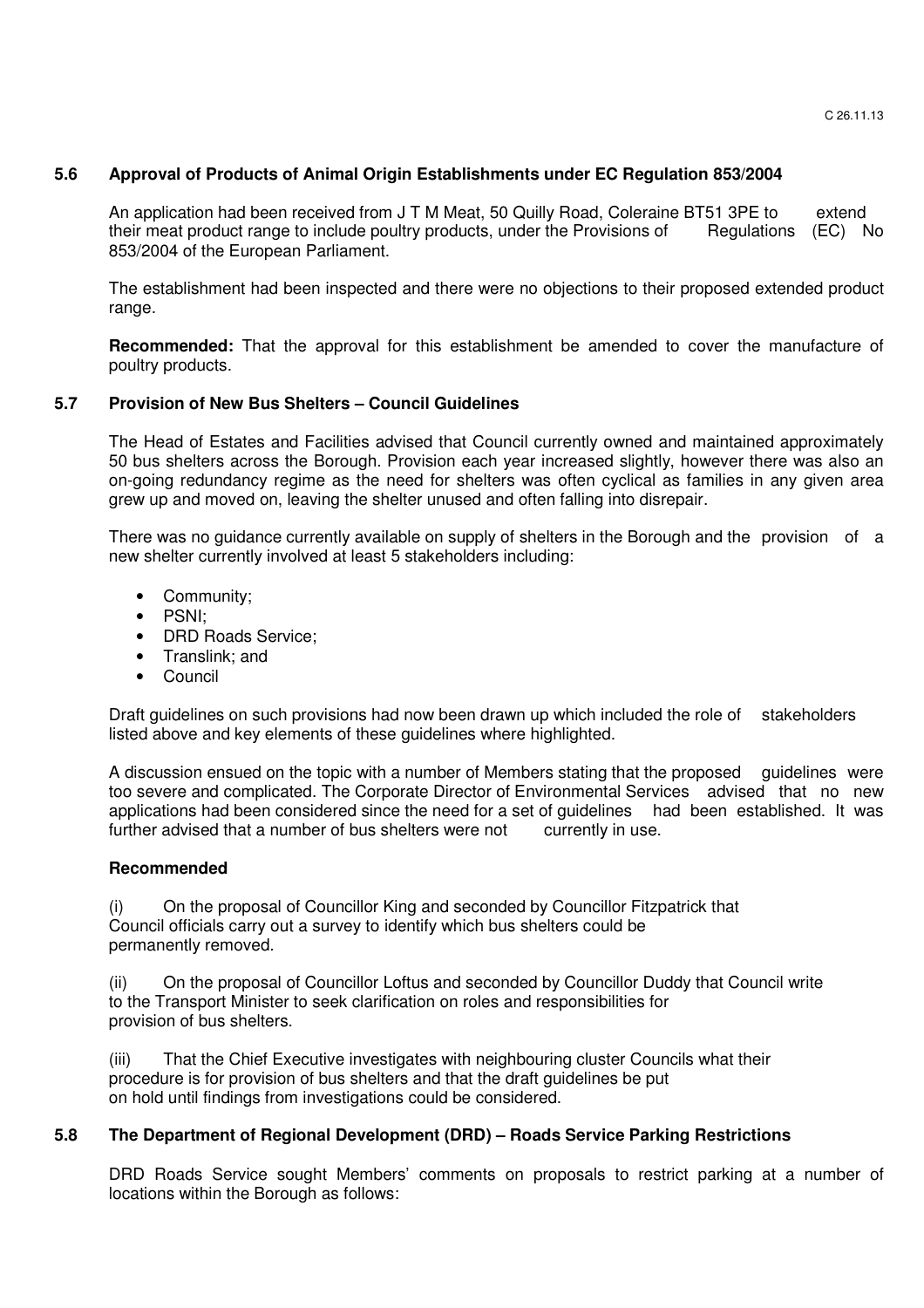#### **5.8.1 Circular Road, Castlerock**

 It was proposed to introduce a "no waiting at any time" parking restriction on Circular Road, from its junction with Sea Road. The restriction on the south side of Circular Road would extend for a distance of 15 metres from Sea Road and on the south side for a distance of 140 metres from Sea Road.

 The purpose of these restrictions was to prevent overflow vehicles from Castlerock Golf Club car park using this stretch of Circular Road for parking at any time.

**Recommended:** On the proposal of Councillor Duddy and seconded by Alderman Bradley that Council agree to the restriction from the North side of Circular Road for a distance of 15 metres from<br>Sea Road and reject the proposed restriction on the South side from Sea Road for a distance of 140 Sea Road and reject the proposed restriction on the South side from Sea Road for a metres.

#### **5.8.2 Strand Road, Coleraine**

 It was proposed to introduce a "no waiting Monday to Saturday 8:00am to 5:30pm" parking restriction on the west side of Strand Road (along the front of Strand Court Residential Home). Current parking was only restricted in this area between 8:00am and 9:30am.

 The purpose of these restrictions was to ensure that both lanes on Strand Road approaching Waterside were available for traffic at all times during the working day.

**Recommended:** That Council do not agree to the restrictions on the basis that parking would prove problematic for residents on Strand Road.

#### **5.8.3 Hopefield Avenue, Portrush**

It was proposed to introduce a "no waiting" restriction on part of Hopefield Avenue, Portrush at its junction with Crocknamac Road and for a distance of 150 metres along the western side. The restrictions would apply from Good Friday until 30 September each year.

 The purpose of this restriction was to help prevent this portion of Hopefield Avenue being used as overflow parking during events and busy periods in the town.

**Recommended:** that Council agree that the "no waiting" restriction be applied to part of Hopefield Avenue, Portrush.

#### **5.8.4 Lansdowne, Portrush**

 Further to discussions with Members and other stakeholders regarding ongoing issues with parking, particularly of motor homes, in and around the Lansdowne area, Roads Service now proposed to amend existing waiting restrictions. Members viewed maps of the 2 proposed amendments as follows:

- (i) "No waiting at any time" from the end of Ramore Avenue and wrapping around the former Coastguard Station on Lansdowne Crescent and on the stretch of roadway between the Lansdowne car park and Lansdowne Green, and
- (ii) Limited waiting eg Midnight to 9:00am, 1 hour with no return within 1 hour, on Lansdowne Road from the entrance to the Recreational Grounds to the Countryside Centre on Bath Road.

 A discussion ensued on the amendments. Following a request by Councillor Duddy relating to amendment (ii), the Corporate Director of Environmental Services would investigate the total number of parking fines issued by DRD Roads Service and bring findings back to the next Environmental Services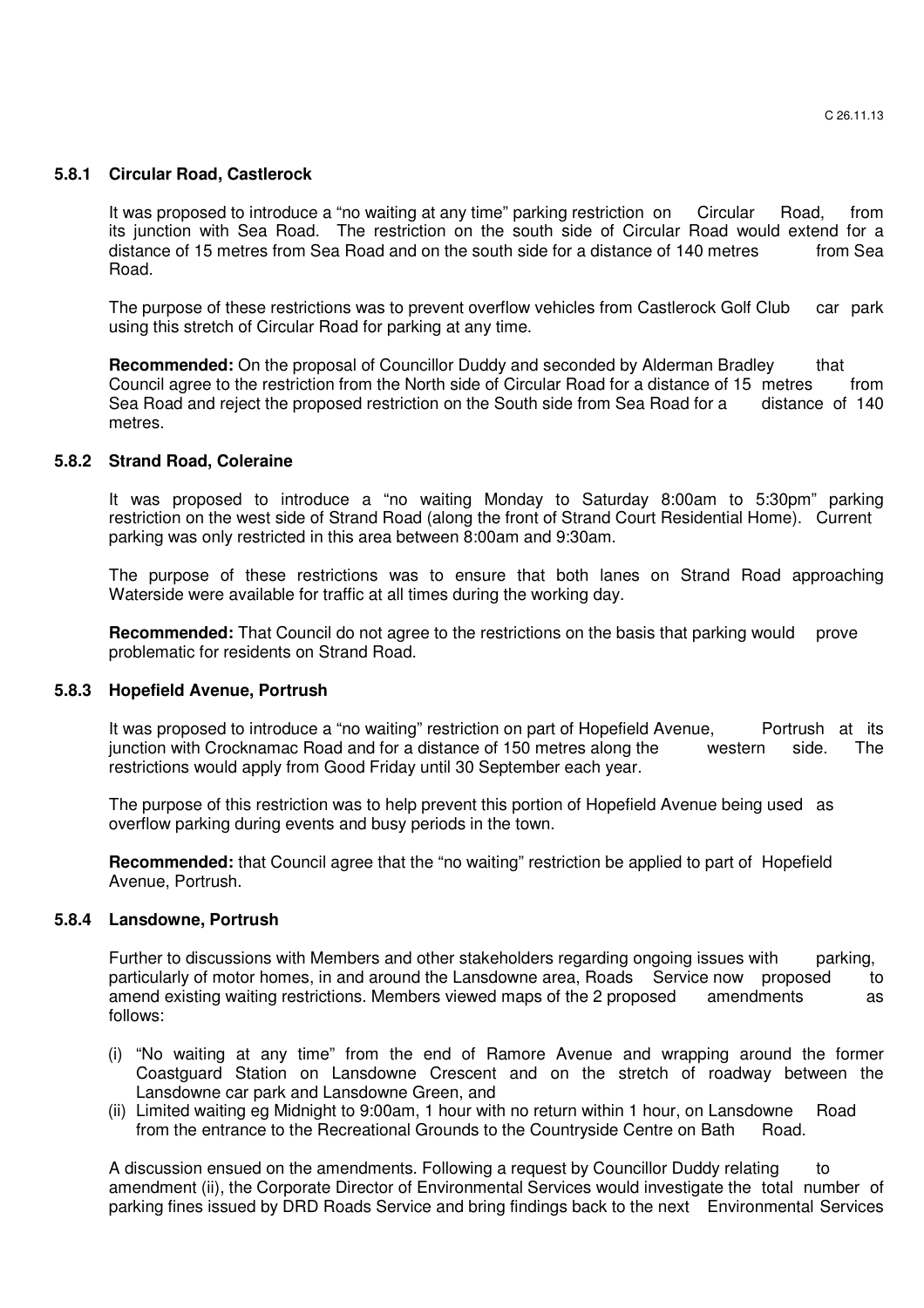Committee meeting. Further to this it was advised that parking restrictions already existed and the proposed amendment would relax this restriction by 2 hours.

**Recommended:** That Council agree with the proposed amendment (i) and also agree to proposed amendment (ii) with the inclusion of an amendment to extend waiting from 1.00am to 9.00am, I hour with no return within 1 hour.

#### **5.8.5 Lansdowne Car Park, Portrush**

A maximum stay parking restriction of 12 hours was currently in force at Lansdowne Car Park and it was proposed to extend the timeframe from 12 hours to 24 hours.

**Recommended** That Council agree to the extension of the parking restriction timeframe from 12 hours to 24 hours.

# **7 FOR INFORMATION**

# **7.1 North West Regional Waste Management Group (NWRWMG)**

Minutes of the NWRWMG meeting held on 3 July 2013 and 4 September 2013 were noted.

## **7.2 Heart Town Awards**

 It was noted that Coleraine Borough Council had received an award for outstanding achievement for the activity associated with the Coleraine Heart Town project at the British Heart Foundation Northern Ireland AGM held on Tuesday 15 October 2013.

# **7.3 Building Control Report**

 Information relating to the processing of Building Control and Property Certificate applications during the period 21 September 2013 to 24 October 2013 was noted.

### **7.4 Outcome of Legal Proceedings**

#### **7.4.1 Health and Personal Social Services (Northern Ireland) Order 1978 as amended**

| Defendant: | Mr Barry Clifford<br>16 Knocksandel Drive<br>Coleraine<br>Co. Londonderry<br><b>BT52 1JQ</b>                                                                 |  |  |
|------------|--------------------------------------------------------------------------------------------------------------------------------------------------------------|--|--|
| Offence:   | Sales of Tobacco to person under 18 years of age in contravention<br>of the Health and Personal Social Services (Northern Ireland)<br>Order 1978 as amended. |  |  |
| Results:   | £250.00<br>Fine:<br>Legal Costs £300.00<br>Court Costs: £34.00                                                                                               |  |  |

### **7.4.2 Outcome of Legal Proceedings against Mr Fergus McIntosh - 800 Seacoast Road, Castlerock**

 Members noted information on the outcome of the appeal case which was concluded on 25 September 2013 when Mr McIntosh was awarded an absolute discharge and Council was awarded additional costs of £1,200. This concluded the case.